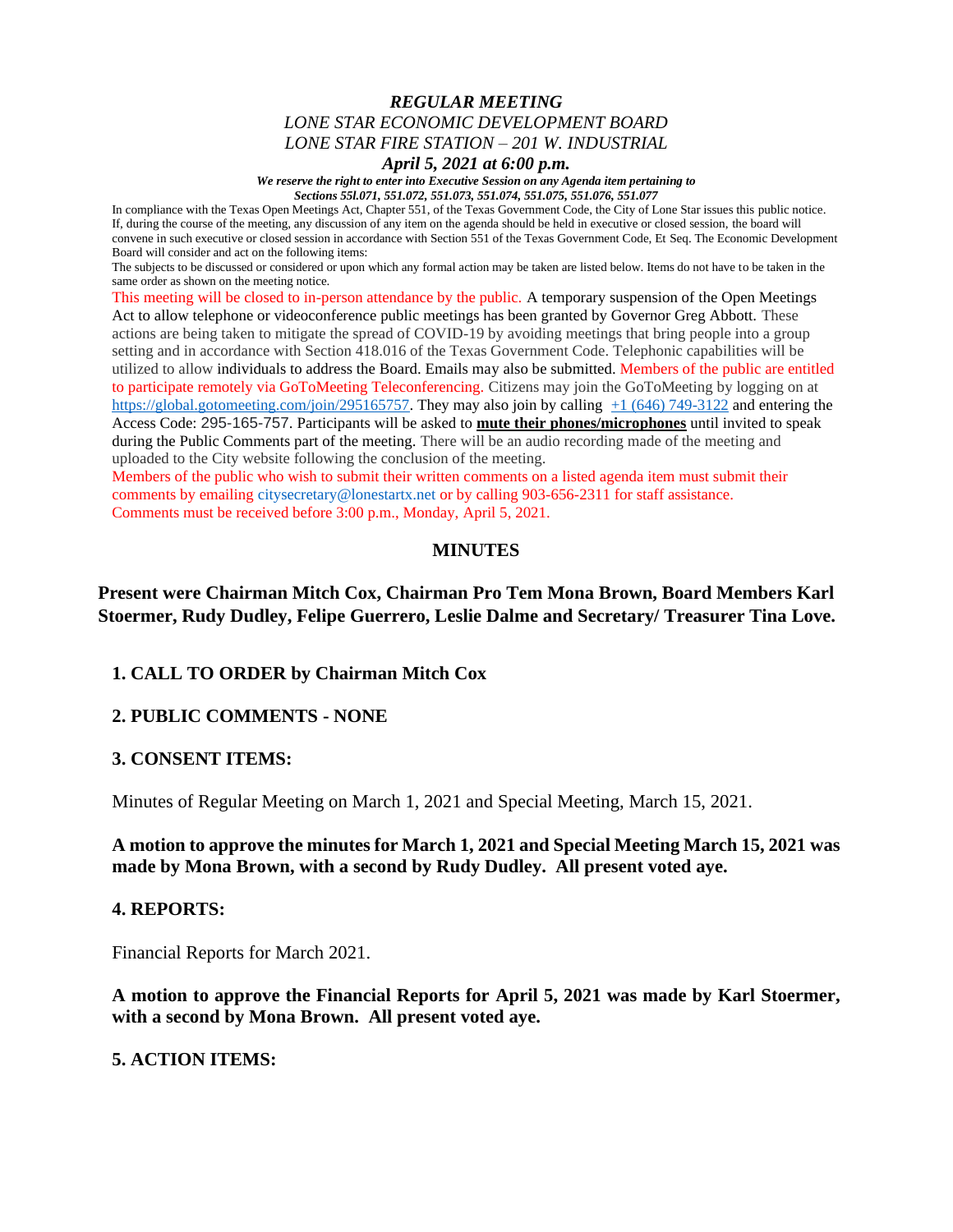5-1: Review, discussion and possible action regarding the establishment of an RV park in Lone Star (Trent Duke).

**Trent Duke made a presentation to the EDC expressing the desire to construct an RV Park and install cabins at 513 N. Main Hwy. 259. He provided details on the estimated cost, property and structure layout, and roadway options. He has contacted the Cypress FSB in Lone Star and discussed a property loan for the land for \$50,000 at a 6% interest rate. He is asking the EDC to consider a business loan including the land purchase in hopes of receiving a better interest rate.** 

**The presentation included the below listed estimates to purchase the land, input the RV park and build cabins:** 

**\$45,000 - property purchase \$18,000 – cabin cost, built from Trent's saw mill (4 total, does not include power & sewer) \$20,000 – RV spots built with sewer and power hookup (5 total) \$28,000 - \$40,000 – Road project dependent upon length and dirt work required \$30,000 – property cleanup (brush, tree removal, and dirt work) Total property construction cost: \$195,000 to \$207,000**

**A motion to present this information to City Council to evaluate the possibility of construction of a recreation RV park with cabins was made by Mona Brown, with a second by Karl Stoermer. All present voted aye.**

5-2: Review, discussion and possible action regarding the pavilion cover for the new basketball court at City Park (tabled from previous meetings).

## **Awaiting information about the grant.**

**A motion to table this item was made by Rudy Dudley, with a second by Mona Brown. All present voted aye.**

5-3: Review, discussion and possible action regarding the drainage at City Park (written proposal or updates, tabled from previous meeting).

## **Awaiting information about the grant.**

# **A motion to table this item was made by Mona Brown, with a second by Karl Stoermer. All present voted aye.**

5-4: Review, discussion and possible action regarding bids for pier repair or pier replacement (tabled from previous meeting)

## **Awaiting information about the grant.**

**A motion to table this item was made by Rudy Dudley, with a second by Karl Stoermer. All present voted aye.**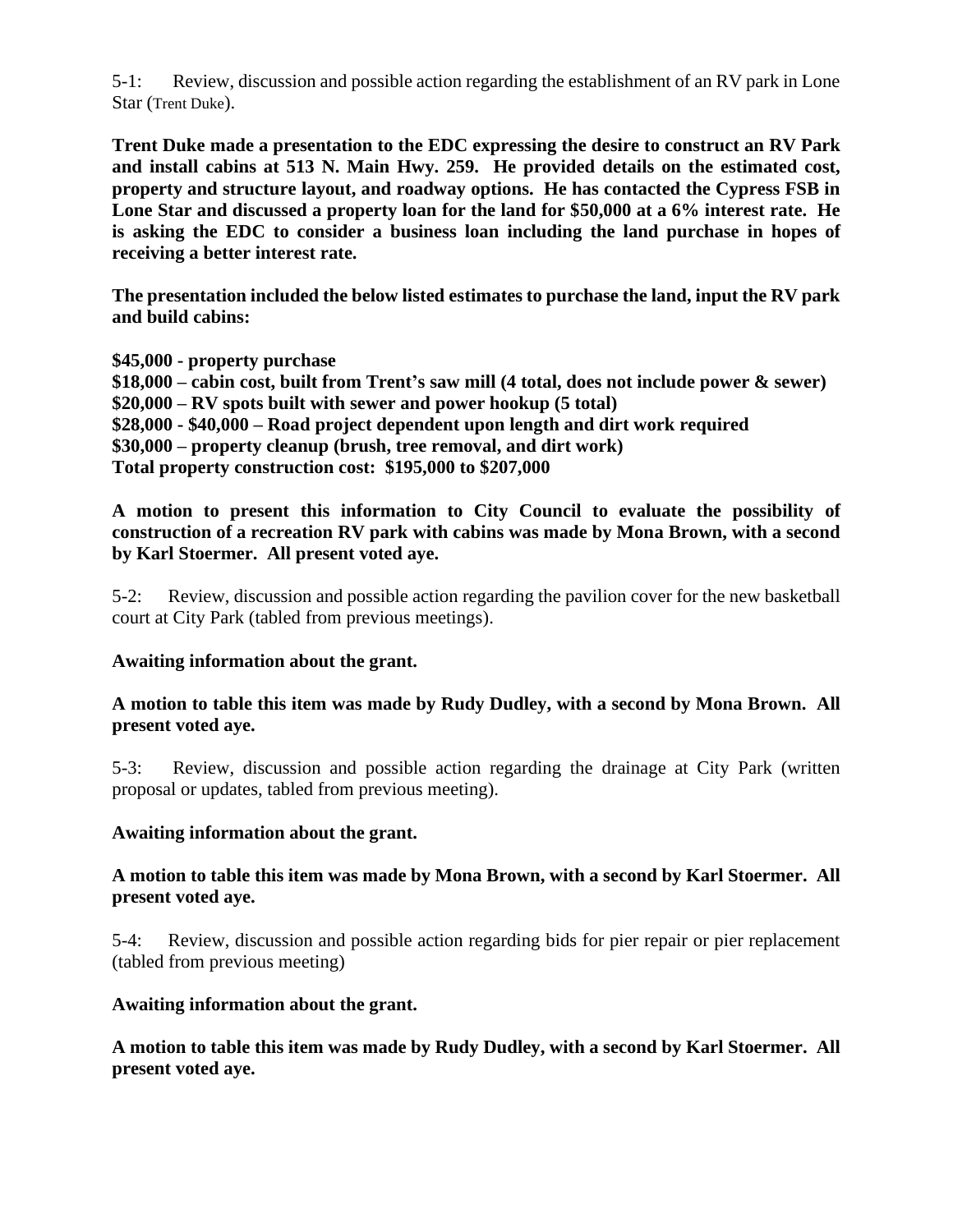5-5: Review, discussion, and possible action regarding Edgemont City Park (tabled from previous meeting).

# **Awaiting information about the grant.**

# **A motion to table this item was made by Rudy Dudley, with a second by Karl Stoermer. All present voted aye.**

5-6: Review, discussion, and possible action regarding Park Grants (tabled from previous meeting).

# **Awaiting information about the grant.**

# **A motion to table this item was made by Rudy Dudley, with a second by Karl Stoermer. All present voted aye.**

5-7: Review, discussion, and possible action regarding Christmas lights/decorations and evaluate if additional decorations are needed (tabled from previous meeting).

**The need to evaluate existing Christmas decorations and determine if new decorations are needed was discussed. A suggestion to purchase a topper for the Christmas was discussed. .** 

**A motion to evaluate existing Christmas decorations and the purchase of a tree topper was made by Rudy Dudley, with a second by Mona Brown. All present voted aye.**

5-8: Review, discussion, and possible action regarding street signs and house numbers (tabled from previous meeting).

**Mitch Cox contacted two companies about street signs and has requested samples from each. Several areas are missing street signs, and the City may need to help identify those areas and determine how many signs are necessary. The installation of reflective house numbers identifying the 911 addresses for each home was discussed. Mitch would like to present to Council the need to replace street signs and install reflective house numbers on each home.** 

**A motion for Mitch to approach the City Council about the street signs and the 911 house numbers was made by Rudy Dudley, with a second by Mona Brown. All present voted aye.**

5-9: Review, discussion, and possible action for new projects such as walking paths, bicycle paths, trails, etc.

**Interest was expressed in having sidewalks placed on the roadside of Hwy. 259. The cost and state requirements are unknown. The TX DOT District Engineer needs to be contacted for assistance on how to proceed.** 

**A motion to contact the TX DOT District Engineer was made by Rudy Dudley, with a second by Mona Brown. All present voted aye.**

5-10: Review, discussion, and possible action for demo of big baseball field.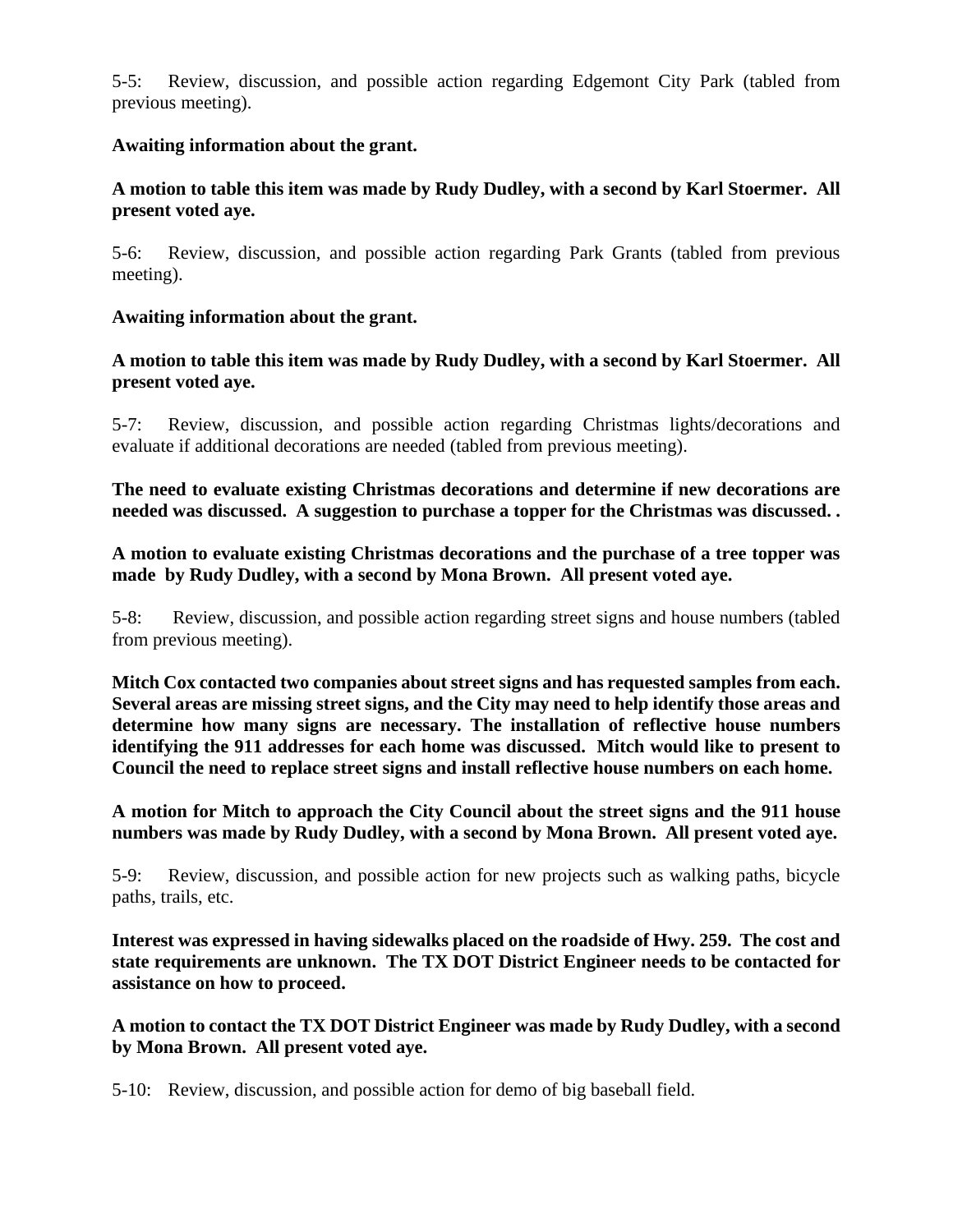**The outfield pipe is removed and disposed. Three businesses were contacted about taking the light poles down. Two of the three businesses suggested cutting the poles at ground level and covering with dirt. Leslie Dalme offered to contact Bowie Cass about removing the transformers and removing lights.**

**A motion for Leslie Dalme to contact Bowie Cass about removing lights and transformers was made by Mona Brown, with a second by Rudy Dudley. All present voted aye.**

5-11: Review, discussion, and possible action for the flagpole located at City Park.

**A citizen contacted City Hall and the EDC Chairman about the flag and flagpole located at the City Park. The weather tattered flag had been removed but not replaced. Previous discussions were to remove or relocate the flagpole. The citizen asked if he could purchase a flag and the flagpole remain at the same location.** 

**A motion to allow the citizen to purchase a flag and leave the flagpole at current location was made by Mona Brown, with a second by Rudy Dudley. All present voted aye.**

5-12: Review, discussion, and possible action for the boat launch at City Park.

**A citizen complaint was received about the boat launch being too short to unload a boat. The boat launch length was evaluated and determined as an adequate length for standard size boats and barges.** 

**No action taken.**

5-13: Review, discussion, and possible action for business funding ideas.

**Rudy Dudley provided a copy of an EDC newsletter and presented information about a potential EDC website entailing various EDC functions and business grant ideas. The committee reviewed and discussed the documentation provided.**

**No action taken.**

5-14: Review, discussion and possible action for renovation of the Fire Department meeting room.

**The Police Department and Volunteer Fire Department have donated funds towards the construction renovations of the Fire Department meeting room in which most City meetings occur. The EDC was approached about considering donating towards additional renovations. Additional research is required to determine if the EDC can donate towards the renovation. No Action taken.**

5-15: Review, discussion and possible action to consider installation of a storm siren.